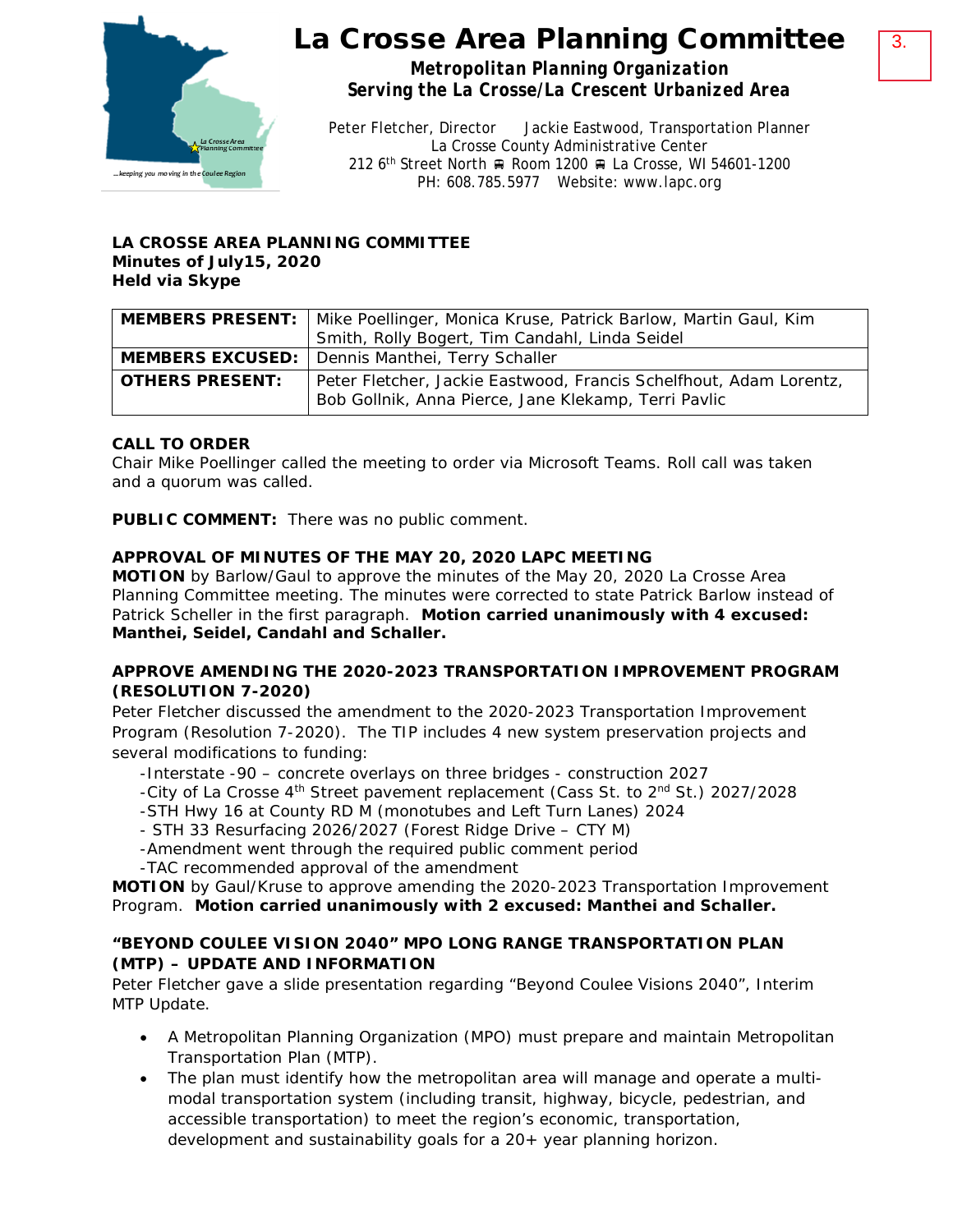

*Metropolitan Planning Organization Serving the La Crosse/La Crescent Urbanized Area*

Peter Fletcher, Director Jackie Eastwood, Transportation Planner La Crosse County Administrative Center 212 6<sup>th</sup> Street North Room 1200 R La Crosse, WI 54601-1200 PH: 608.785.5977 Website: www.lapc.org

- MTP must be updated every 5 years.
- "Beyond Coulee Visions 2040" is required to be approved at our next LAPC Meeting in September.
- A required 30 day public comment/notice period begins August 17, 2020.
- Draft plan chapters can be viewed at the LAPC website: lapc.org

Chapter 1 – Metropolitan Transportation Plan Update

- Chapter 1 provides the background, scope, and purpose for the plan update
- The plan is an update to "Coulee Visions 2040".
- Interim MTP plan updates are completed in U.S. Census years.
- Full MTP plan updates (revisions) completed in 2005, 2015, 2025, etc.
	- o Incorporates updated census data
	- o Employment data is updated
	- o Land use inventory is updated

Chapter 2 – Plan Process and Development

- The chapter describes the public process which includes activities that have taken place since the approval of *Coulee Vision 2040* as well as the vision and goals carried forward.
- Discusses the status of local comprehensive plans and how their land use and transportation goals and objectives align with those of the metropolitan transportation plan.

Chapter 3 – Population and Economic Trends

- The chapter highlights population and economic trends in the planning area.
- The estimated planning area population is 115,535 and the chapter provides population growth projections for planning area communities.
- Details median household income, poverty rates, etc.
- Includes employment projections by employment sector.

Chapter 4 – Transportation Systems and Services

- Describes the public road network
	- o 1,128 centerline miles of public road in the MPO planning area.
	- o The chapter illustrates traffic counts and forecasts, level of service, etc.
- Freight, rail, air, and water transportation systems are detailed in the chapter.
- Discusses public transit options: MTU, SMRT, Shared-ride Taxi

Chapter 5 – System Safety and Performance Report

- This is a new chapter included in the plan update The MPO has been preparing a performance report annually and information is included in the plan (federally mandated).
- Discusses the performance of the transportation systems as related to 24 federal performance measures and additional local tracking measures.
- The chapter also addresses the impact of the transportation improvement program (TIP) and metropolitan transportation plan on meeting adopted state targets.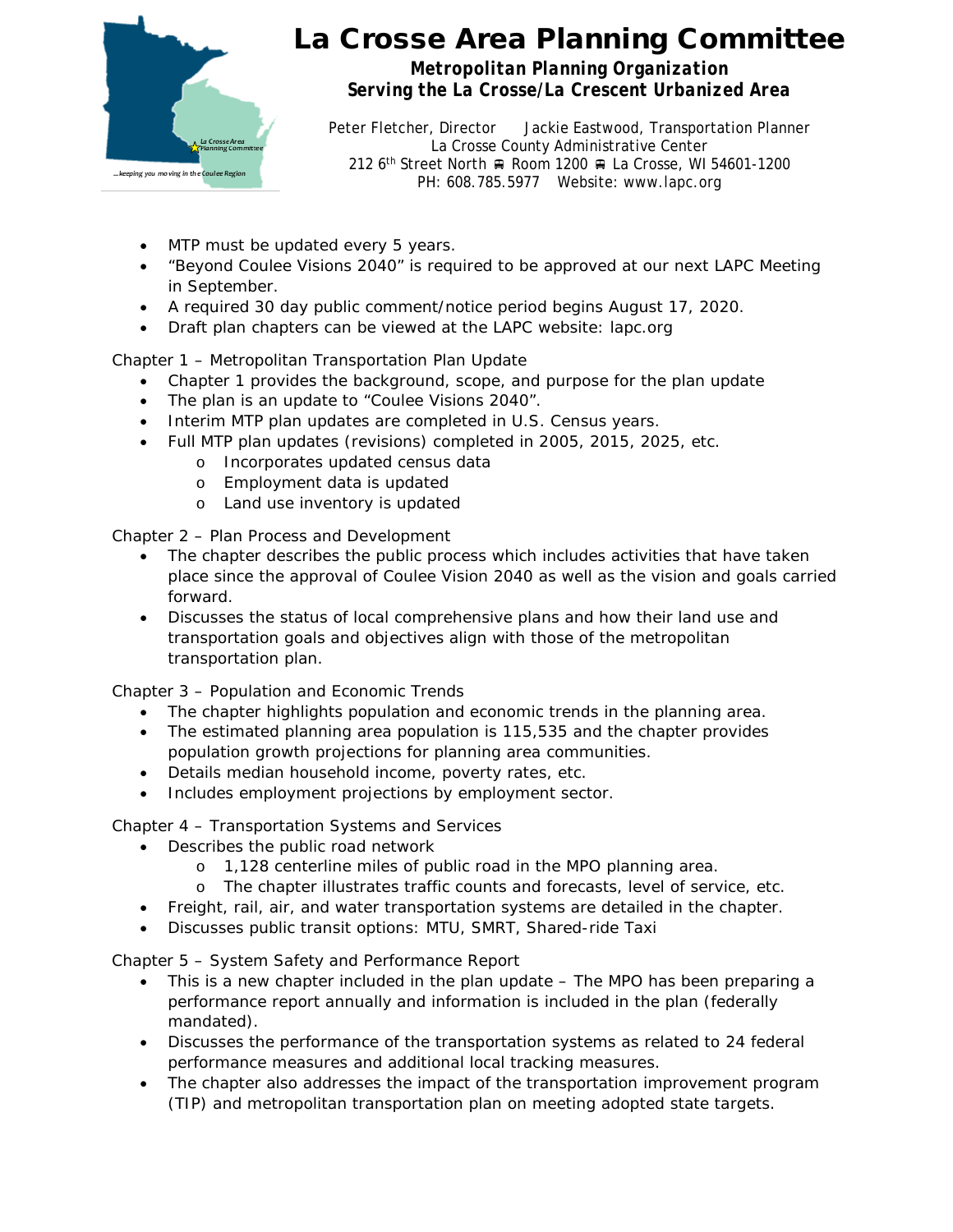

*Metropolitan Planning Organization Serving the La Crosse/La Crescent Urbanized Area*

Peter Fletcher, Director Jackie Eastwood, Transportation Planner La Crosse County Administrative Center 212 6<sup>th</sup> Street North Room 1200 R La Crosse, WI 54601-1200 PH: 608.785.5977 Website: www.lapc.org

Chapter 6 – Projects, Planning, and Policies

- The chapter discusses challenges facing performance, mobility, safety, and access as identified in the metropolitan transportation plan and other LAPC and local plans.
- Recommends strategies to address identified mobility and access issues and potential environmental and social impacts.

Chapter 7 – Environmental and Social Impacts

- Identifies potential impacts of the transportation improvement program and metropolitan transportation plan on environmental resources and protected groups.
- The chapter includes maps that illustrate future projects and potential impacts.
- An Environmental Consultation is in the process of being completed as the document has been forwarded to over a dozen federal, state, and local agencies for review.

Chapter 8 – Financial Plan

- The financial plan details estimated costs and the estimated funds anticipated to be available to support implementing the MTP.
- It is required that Metropolitan Transportation Plans must be fiscally constrained.
- The chapter provides a financial analysis of the street and highway system, public transit, and bicycle and pedestrian facilities.
- Over the 20 year planning period the data indicates a deficit (needs versus revenues).

Chapter 9 – Next Steps and Future Considerations

- Includes next steps and future considerations for the 2025 metropolitan transportation plan.
- After MTP is adopted meet with member communities to provide information on the plan and gather input regarding goals and objectives moving forward.

There are plan appendices online at lapc.org including Coulee Region Transportation Study, Summary of Member Reporting, Local Comprehensive Plan Reviews, Environmental Justice Analysis, as well as a Natural and Cultural Resource Inventory which is a stand-alone document.

# **LAPC MINORITY REPRESENTATION FORM (TITLE VI) - SELF REPORTING**

The LAPC is the sub recipient of federal funds and is required to update the MPO Title VI Plan by October 15, 2020. This is a requirement to comply with DOT Title VI regulations.

The purpose of the plan is to assure that no person shall, on the grounds of race, color, or national origin, be excluded from participation in, be denied the benefits of, or be subjected to discrimination under any program or activity administered by the LAPC.

Some Plan general requirements:

- Preparing and submit a Title VI Program;
- Notifying beneficiaries of protection under Title VI;
- Developing Title VI complaint procedures and complaint form;
- Promoting inclusive public participation;
- Providing meaningful access to limited-English proficient (LEP) persons;
- Minority representation on planning and advisory bodies;